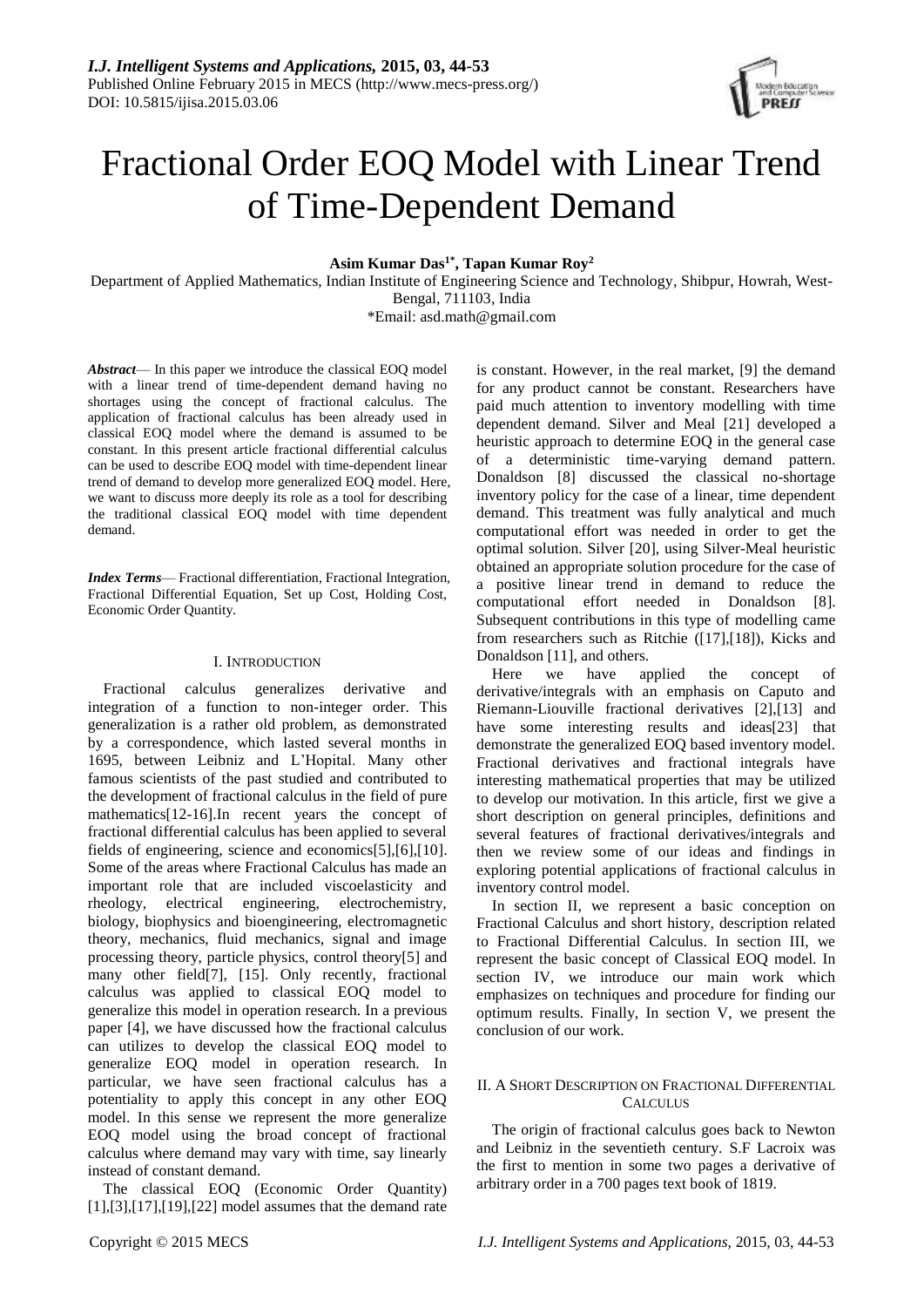He developed the formula for the nth derivative of  $y=x^m$ , m is a positive integer,

$$
D^{n} y = \frac{m!}{(m-n)!} x^{m-n},
$$
 (2.1)

where  $n(\leq m)$  is an integer.

Replacing the factorial symbol by the well-known Gamma function, he obtained the formula for the fractional derivative,

$$
D^{\alpha}(\chi^{\beta}) = \frac{\Gamma(\beta + 1)}{\Gamma(\beta - \alpha + 1)} \chi^{\beta - \alpha},
$$
 (2.2)

Where  $\alpha$ ,  $\beta$  are fractional numbers. In particular he had,

$$
D^{1/2}(x) = \frac{\Gamma(2)}{\Gamma(\frac{3}{2})} x^{1/2} = 2 \sqrt{\frac{x}{\pi}}.
$$
 (2.3)

Again the normal derivative of a function f is defined as,

$$
D^{1} f(x) = \lim_{h \to 0} \frac{f(x+h) - f(x)}{h},
$$
 (2.4)

and

$$
D^{2}f(x) = \lim_{h \to 0} \frac{f^{1}(x+h) - f^{1}(x)}{h}
$$
  
= 
$$
\lim_{h \to 0} \frac{f(x+2h) - f(x+h) + f(x)}{h}.
$$

Iterating this operation yields an expression for the nth derivative of a function. As can be easily seen and proved by induction for any natural number n,

$$
D^{n}f(x) = \lim_{h \to 0} h^{-n} \sum_{r=0}^{n} (-1)^{n} {n \choose r} f(x+(n-r)h).
$$
 (2.5)

Where 
$$
\binom{n}{r} = \frac{n!}{r!(n-r)!}
$$
 (2.6)

Or equivalently,

$$
D^{n} f(x) = \lim_{h \to 0} h^{-n} \sum_{r=0}^{n} (-1)^{r} {n \choose r} f(x - rh) \quad (2.7)
$$

The case of n=0 can be included as well.

The fact that for any natural number n, the calculation of nth derivative is given by an explicit formula (2.5) or (2.7).

Now the generalization of the factorial symbol (!) by the gamma function allows

$$
\binom{n}{r} = \frac{n!}{r!(n-r)!} = \frac{\Gamma(n+1)}{\Gamma(r+1)\Gamma(n-r+1)}\tag{2.8}
$$

This is also valid for non-integer values of n.

Thus on using of the idea (2.8), fractional derivative

Thus on using of the idea (2.8), fractional derivative  
leads as the limit of a sum given by  

$$
D^{\alpha} f(x) = \lim_{h \to 0} \frac{1}{h^{\alpha}} \sum_{r=0}^{n} (-1)^{r} \frac{\Gamma(\alpha+1)}{\Gamma(r+1)\Gamma(\alpha-r+1)} f(x-rh) \qquad (2.9)
$$

Provided the limit exists. Using the identity

$$
(-1)^{r} \frac{\Gamma(\alpha+1)}{\Gamma(\alpha-r+1)} = \frac{\Gamma(r-\alpha)}{\Gamma(-\alpha)}
$$
(2.10)

The result (2.9) becomes,

The result (2.9) becomes,  

$$
D^{\alpha} f(x) = \lim_{h \to 0} \frac{h^{-\alpha}}{\Gamma(-\alpha)} \sum_{r=0}^{n} \frac{\Gamma(r-\alpha)}{\Gamma(r+1)} f(x-rh) \quad (2.11)
$$

When  $\alpha$  is an integer, the result (2.9) reduce to the derivative of integral order n as follows in (2.5).

Again in 1927 Marchaud formulated the fractional

derivative of arbitrary order 
$$
\alpha
$$
 in the form given by,  
\n
$$
D^{\alpha} f(x) = \frac{f(x)}{\Gamma(1-\alpha)x^{\alpha}} + \frac{\alpha}{\Gamma(1-\alpha)} \int_{0}^{x} \frac{f(x) - f(t)}{(x-t)^{\alpha+1}} dt
$$

, Where  $0 < \alpha < 1$  (2.12)

In 1987, Samko et al had shown that (2.12) and (2.9) are equivalent.

Replacing n by (-m) in (2.7), it can be shown that

$$
{}_{0}D_{x}^{-m} f(x) = \lim_{h \to 0} h^{m} \sum_{r=0}^{n} {m \brack r} f(x - rh)
$$

$$
= \frac{1}{\Gamma(m)} \int_{0}^{x} (\mathbf{x} - t)^{(m-1)} f(t) dt \qquad (2.13)
$$

Where

$$
\begin{bmatrix} m \\ r \end{bmatrix} = \frac{m(m+1)(m+2) \dots (m+r+1)}{r!}
$$
 (2.14)

This observation naturally leads to the idea of generalization of the notations of differentiation and integration by allowing m in (2.13) to be an arbitrary real or even complex number.

#### *A. Fractional derivatives and integrals*

The idea of fractional derivative or fractional integral can be described in another different ways.

First, we consider a linear non homogeneous nth order ordinary differential equation ,

$$
\mathbf{D}^n y = f(x), \mathbf{b} \le x \le c \tag{2.1.1}
$$

Then  $\{1, x, x^2, x^3, \dots, x^{n-1}\}$  is a fundamental set the corresponding homogeneous equation  $\boldsymbol{D}^n$  y=0. f(x) is any continuous function in [b,c], then for any  $a \in (b,c)$ ,

$$
y(x) = \int_{a}^{x} \frac{(x-t)^{n-1}}{(n-1)!} f(t)dt
$$
 (2.1.2)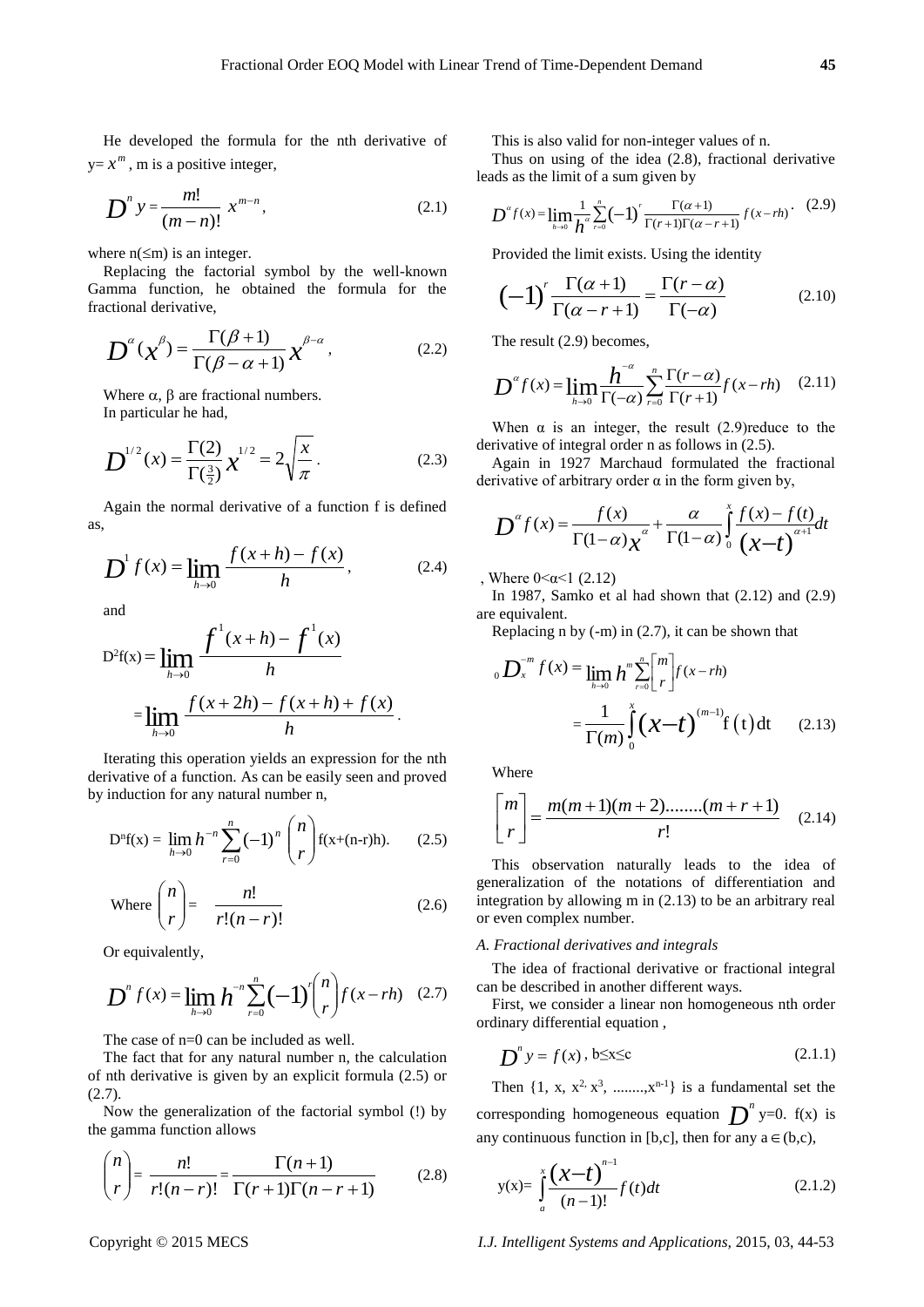is the unique solution of the equation  $(2.1.1)$  with the initial data  $y^{(k)}$  (a)=0,

for  $0 \le k \le n-1$ . Or equivalently,

$$
y(x) = \binom{n}{a} \sum_{x=1}^{-n} f(x) = \frac{1}{\Gamma(n)} \int_{a}^{x} (x - t)^{n-1} f(t) dt \qquad (2.1.3)
$$

Replacing n by  $\alpha$ , where  $Re(\alpha) > 0$  in the above formula (2.1.3),we obtain the Riemann-Liouville definition of fractional integral that was reported by Liouville in 1832 and by Riemann in 1876 as

$$
{}_{a}D_{x}^{-\alpha}f(x) = {}_{a}J_{x}^{\alpha}f(x)
$$

$$
= \frac{1}{\Gamma(\alpha)} \int_{a}^{x} (x-t)^{\alpha-1} f(t)dt \quad (2.1.4)
$$

Where

$$
{}_{a}D_{x}^{-\alpha}f(x) = {}_{a}J_{x}^{\alpha}f(x)
$$
  

$$
= \frac{1}{\Gamma(\alpha)} \int_{a}^{x} (x-t)^{\alpha-1} f(t)dt
$$

is the Riemann-Liouville integral operator. When  $a=0$ ,  $(2.1.4)$  is the Riemann definition of integral and if  $a=-\infty$ , (2.1.4) represents Liouville definition. Integral of this type were found to arise in theory of linear ordinary differential equations where they are known as Eulier transform of first kind.

If a=0 and  $x>0$ , then the Laplace transform solution the initial value problem

$$
D^{n} y(x)=f(x), x>0, y^{(k)}(0)=0,
$$
  
0\le k\le n-1 (2.1.5)

is 
$$
\overline{y}(s) = \mathbf{s}^{-n} \overline{f}(s)
$$
 (2.1.6)

Where  $\bar{y}(s)$  and  $f(s)$  are respectively the Laplace transform of the function  $y(x)$  and  $f(x)$ .

The inverse Laplace transform gives the solution of the initial value problem (2.1.5) as

$$
y(x)=\ _{0}\mathbf{D}_{x}^{-n}f(x)
$$

Again from (2.1.6) we have

$$
y(x) = \int_{0}^{-1} {\bar{y}(s)} = \int_{0}^{-1} {\bar{y}(s)}
$$

Thus we have

$$
{}_{0}\mathbf{D}_{x}^{-n}f(x) = \mathbf{L}^{-1}\{\mathbf{S}^{-n}\bar{f}(s)\}
$$
 (2.1.7)

i.e

$$
L^{-1}\{s^{-n}\bar{f}(s)\} = {}_{0}D_{x}^{-n}f(x)
$$

$$
=\frac{1}{\Gamma(n)}\int_{0}^{x} (x-t)^{n-1} f(t)dt
$$
 (2.1.8)

$$
\therefore y(x) = \binom{n}{0} \sum_{x=0}^{-n} f(x)
$$

$$
= L^{-1} \{ g^{-n} \bar{f}(s) \} = \frac{1}{\Gamma(n)} \int_{0}^{x} (x - t)^{n-1} f(t) dt
$$

This is the Riemann-Liouville integral formula for an integer n. Replacing n by real  $\alpha$  gives the Riemann-Liouville fractional integral (2.1.3) with a=0.

In complex analysis the Cauchy integral formula for the nth derivative of an analytic function  $f(z)$  is given by

$$
D^{n} f(z) = \frac{n!}{2\pi i} \int_{C} \frac{f(t)}{(t-z)^{n+1}} dt
$$
 (2.1.9)

Where C is closed contour on which  $f(z)$  is analytic, and  $t=z$  is any point inside C and  $t=z$  is a pole.

If n is replaced by an arbitrary number  $\alpha$  and n! by  $\Gamma(\alpha + 1)$ , then a derivative of arbitrary order  $\alpha$  can be defined by,

$$
D^{\alpha} f(z) = \frac{\Gamma(\alpha+1)}{2\pi i} \int_{C} \frac{f(t)}{(t-z)^{\alpha+1}} dt
$$
 (2.1.10)

where  $t=z$  is no longer a pole but a branch point.

In (2.1.10) C is no longer appropriate contour, and it is necessary to make a branch cut along the real axis from the point z=x>0 to negative infinity.

Thus we can define a derivative of arbitrary  $\alpha$  order by loop integral

$$
{}_{a}D_{x}^{\alpha}\mathbf{f}(z) = \frac{\Gamma(\alpha+1)}{2\pi i}\int_{a}^{x}(t-z)^{-\alpha-1}f(t) \qquad (2.1.11)
$$

Where  $(t-z)^{-\alpha-1} = \exp[-(\alpha+1)\ln(t-z)]$  and  $\ln(t-z)$  is real when t-z>0. Using the classical method of contour

integration along the branch cut contour D, it can be shown that

$$
{}_{0}D_{z}^{\alpha} f(z) = \frac{\Gamma(\alpha+1)}{2\pi i} \int_{D} (t-z)^{-\alpha-1} f(t) dt
$$
  

$$
= \frac{\Gamma(\alpha+1)}{2\pi i} [1 - \exp\{-2\pi i (a+1)\}] \int_{0}^{z} (t-z)^{-\alpha-1} f(t) dt
$$
  

$$
= \frac{1}{\Gamma(-\alpha)} \int_{0}^{z} (t-z)^{-\alpha-1} f(t) dt
$$
 (2.1.12)

which agrees with Riemann-Liuville definition  $(2.1.3)$ with z=x, and a=0, when  $\alpha$  is replaced by - $\alpha$ 

*B. Fractional Integration, Fractional Differential Equation using Laplace Transformed Method:*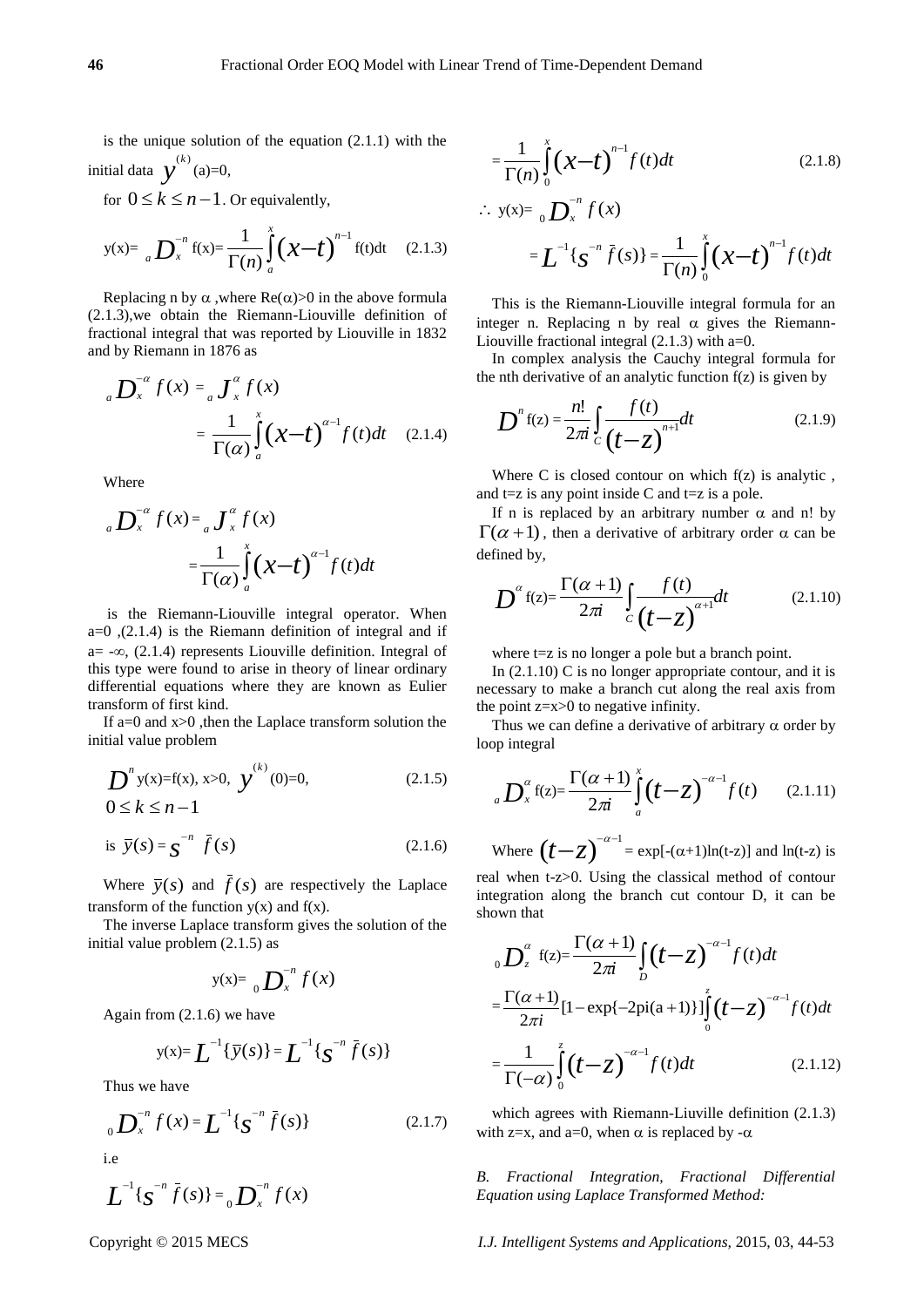One of the very useful results is formula for Laplace transform of the derivative of an integer order n of a function f(t) is given by

$$
L\{f^{(n)}(t)\}=s^n\bar{f}(s)-\sum_{k=0}^{n-1}s^{n-k-1}f^{(k)}(0)\qquad(2.2.1)
$$

$$
= sn \bar{f}(s) - \sum_{k=0}^{n-1} sk f(n-k-1)(0)
$$
 (2.2.2)  

$$
= sn \bar{f}(s) - \sum_{k=1}^{n} sk-1 f(n-k)(0)
$$

Where  $f^{(n-k)}(0) = c_k$  represents the physically realistic given initial conditions and  $f(s)$  being the Laplace transform of the function f(t).

Like Laplace transform of integer order derivative, it is easy to shown that the Laplace transform of fractional order derivative is given by

$$
L\{\, {}_{0}\mathbf{D}_{t}^{\alpha}\,f(t)\} = s^{\alpha}\,\bar{f}(s) - \sum_{k=0}^{n-1} s^k\,[{}_{0}\mathbf{D}_{t}^{\alpha-k-1}f(t)\,]_{t=0}
$$
\n(2.2.3)

$$
= s^{\alpha} \bar{f}(s) - \sum_{k=1}^{n} s^{k-1} c_k,
$$
 (2.2.4)

where  $n-1 \leq \alpha < n$  and

$$
c_k = \left[ \int_0^{\infty} D_t^{\alpha - k} f(t) \right]_{t=0}
$$
 (2.2.5)

represents the initial conditions which do not have obvious physical interpretation. Consequently, formula (2.2.4) has limited applicability for finding solutions of initial value problem in differential equations.

We now replace  $\alpha$  by an integer-order integral  $\boldsymbol{J}^n$ and  $\sum^n f(t) \equiv \int^{(n)}(t)$  is used to denote the integral order derivative of a function f(t). It turns out that

$$
D^{\prime\prime} J^{\prime\prime} = I, J^{\prime\prime} D^{\prime\prime} \neq I. \tag{2.2.6}
$$

This simply means that  $\boldsymbol{D}^n$  is the left (not the right inverse) of  $\int^n$ . It also follows in (2.2.9) with  $\alpha$ =n that

$$
\boldsymbol{J}^n \boldsymbol{D}^n \operatorname{f}(t) = \operatorname{f}(t) - \sum_{k=0}^{n-1} \boldsymbol{f}^{(k)}(0) \frac{\boldsymbol{t}^k}{k!}, t > 0 \qquad (2.2.7)
$$

Similarly,  $D^{\alpha}$  can also be defined as the left inverse of  $\int^{\alpha}$ . We define the fractional derivative of order  $\alpha > 0$ with  $n-1 \leq \alpha < n$  by

$$
{}_{0}D_{t}^{\alpha} f(t) = D^{n} D^{-\left(n-\alpha\right)} f(t)
$$

$$
= D^{n} J^{n-\alpha} f(t)
$$

$$
= D^n \left[ \frac{1}{\Gamma(n-\alpha)} \int_0^t \left( t - \tau \right)^{n-\alpha-1} f(\tau) d\tau \right] \quad (2.2.8)
$$

On using (2.1.3) or,

$$
_{0}D_{t}^{\alpha}\text{ f(t)}=\frac{1}{\Gamma(n-\alpha)}\int_{0}^{t}(t-\tau)^{n-\alpha-1}f^{(n)}(\tau)d\tau
$$

Where n is an integer and the identity operator 'I' is defined by

$$
\sum_{\alpha \ge 0} \int_0^0 f(t) = \int_0^0 f(t) = \text{If(t)} = \text{f(t)}, \text{ so that } \sum_{\alpha \ge 0} \int_0^{\alpha} f(t) \, dt = \int_0^{\alpha} \int_0^{\alpha} f(t) \, dt
$$

Due to the lack of physical interpretation of initial data  $c_k$  in (2.2.4), Caputo and Mainardi adopted as an alternative new definition of fractional derivative to solve initial value problems. This new definition was originally introduced by Caputo in the form

$$
\int_{0}^{C} D_t^{\alpha} f(t) = J^{n-\alpha} D^{n} f(t)
$$

$$
= \frac{1}{\Gamma(n-\alpha)} \int_{0}^{t} (t-\tau)^{n-\alpha-1} f^{(n)}(\tau) d\tau \qquad (2.2.9)
$$

Where  $n-1 \leq \alpha < n$  and n is an integer. It follows from  $(2.2.8)$  and  $(2.2.9)$  that

$$
{}_{0}D_{t}^{\alpha} f(t) = D^{n} J^{n-\alpha} f(t)
$$
  

$$
\neq J^{n-\alpha} D^{n} f(t) = {}_{0}^{c} D_{t}^{\alpha} f(t) \qquad (2.2.10)
$$

Unless  $f(t)$  and its first (n-1) derivatives vanish at t=0. Furthermore, it follows (2.2.9) and (2.2.10) that

$$
\boldsymbol{J}^{\alpha} \, \, \int_{0}^{C} \boldsymbol{D}_{t}^{\alpha} \, f(t) = \boldsymbol{J}^{\alpha} \, \boldsymbol{J}^{n-\alpha} \, \boldsymbol{D}^{n} \, f(t)
$$
\n
$$
= \boldsymbol{J}^{n} \, \boldsymbol{D}^{n} \, f(t) = f(t) - \sum_{k=0}^{n-1} \, \boldsymbol{f}^{(k)}(0) \, \boldsymbol{t}^{k}_{k!} \qquad (2.2.11)
$$

This implies that

$$
\int_{0}^{C} D_t^{\alpha} f(t) = \int_{0}^{\alpha} D_t^{\alpha} [f(t) - \sum_{k=0}^{n-1} \frac{t^k}{\Gamma(k+1)} f^{(k)}(0)]
$$

$$
= \int_{0}^{\alpha} D_t^{\alpha} f(t) - \sum_{k=0}^{n-1} \frac{t^{k-\alpha}}{\Gamma(k-\alpha+1)} f^{(k)}(0) \qquad (2.2.12)
$$

This shows that Caputo's fractional derivative incorporates the initial values  $f^{(k)}(0)$ ,

for k=0,1,2,…….,n-1.

The Laplace transform of Caputo's fractional derivative (2.2.12) gives an interesting formula

$$
L\left\{\int_{0}^{C} \mathbf{D}_{t}^{\alpha} f(t)\right\} = \mathbf{S}^{\alpha} \bar{f}(s) - \sum_{k=0}^{n-1} \mathbf{f}^{(k)}(0) \mathbf{S}^{\alpha-k-1} \tag{2.2.13}
$$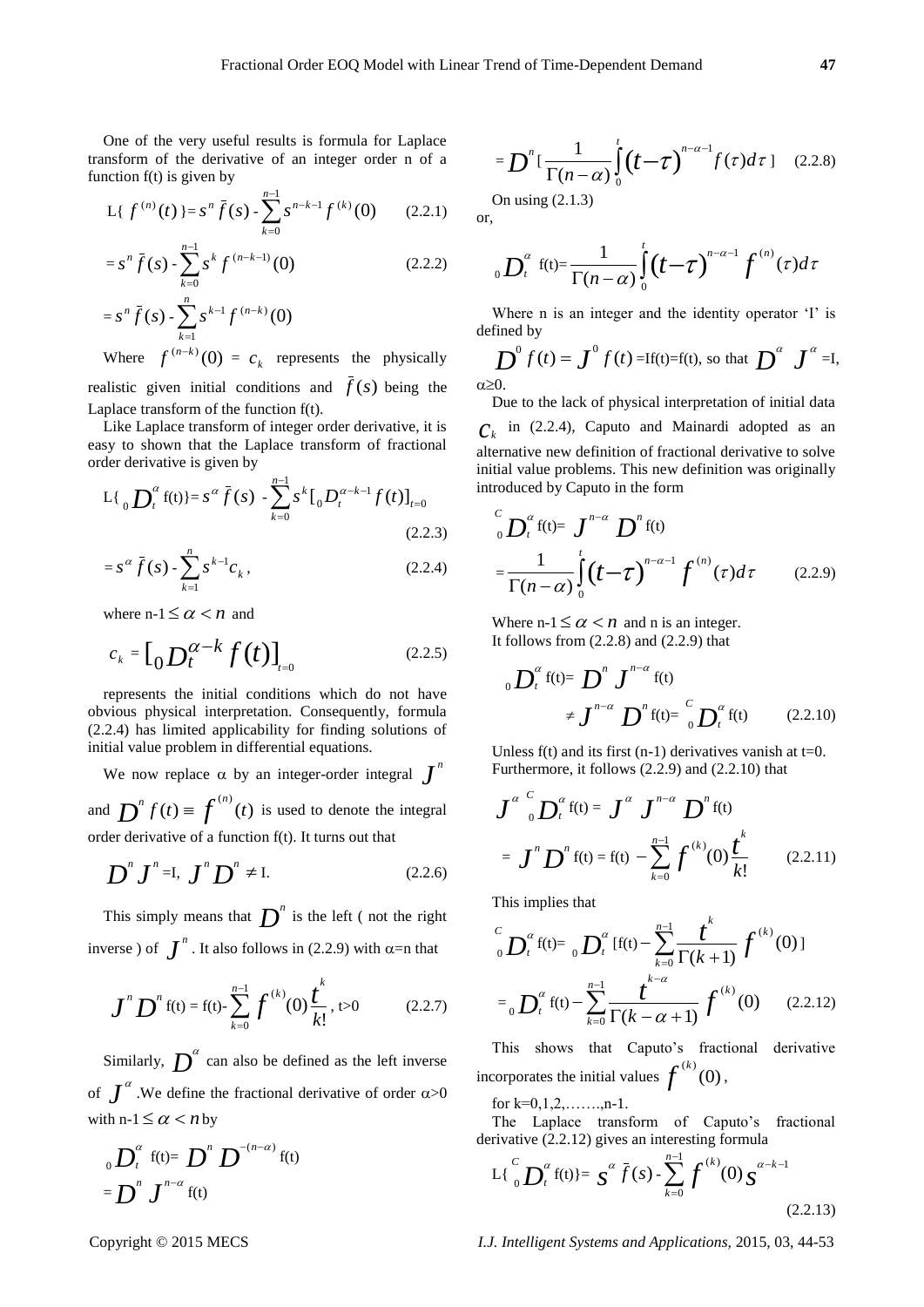transform of  $f^{(n)}(t)$  This is a natural generalization of the corresponding well known formula for the Laplace when  $\alpha$ =n and can be used to solve the initial value problems in fractional differential equation with physically realistic initial conditions.

#### III. BASIC CONCEPT ON CLASSICAL EOQ MODEL

The order quantity means the quantity produced or procured in one production cycle or order cycle (the time period between placement of two successive orders (or production) is referred to as an order cycle (or production cycle). This is also termed re-order quantity when the size of order increases, the order costs (cost of purchasing , inspection, etc.) will decrease whereas the inventory carrying costs will increase .Thus in the production or purchasing case, there are two opposite costs, one encourages the increase in the order size and the other discourages. Economic order quantity (EOQ) is that size of order which minimizes total annual costs of carrying inventory and cost of ordering.

#### **Notations and Assumptions:**

D Demand rate

Q Order quantity

U Per unit cost

C<sup>1</sup> Holding cost per unit

C<sup>3</sup> Set up cost

q(t) Stock level

T Ordering interval

w Dual variable of T in geometric programming

In classical EOQ based inventory model, we already have

$$
\frac{dq(t)}{dt} = -D, \text{ for } 0 \le t \le T
$$
  
= 0, otherwise. (3.1)

With the initial condition  $q(0)=0$  and with the boundary condition  $q(T)=0$ .



Fig 1.1. Development of inventory level over time

By solving the equation (3.1), we have  $q(t)=Q-Dt$ , for  $0 \le t \le T(3.2)$ 

And on using the boundary condition  $q(T)=0$ , we have Q=DT. (3.3)

Holding cost,

$$
\begin{aligned} \text{HC}\left(\text{T}\right) &= C_1 \int_{t=0}^{T} q(t)dt = C_1 \int_{t=0}^{T} (Q - Dt)dt \\ &= C_1 [Qt - \frac{Dt^2}{2}]_{t=0}^{T} = C_1 (QT - \frac{DT^2}{2}) \quad (3.4) \\ &= \frac{C_1 DT^2}{2} \end{aligned}
$$

[on using  $(3.3)$ ]

Total cost, TC(T) =Purchasing cost(PC)+Holding cost(HC)+Set up cost(SC)

$$
=UQ + \frac{C_1DT^2}{2} + C_3.
$$
 (3.5)

Total average cost over [0,T] is given by

TAC(T)=
$$
\frac{1}{T}
$$
[UQ +  $\frac{C_1DT^2}{2}$  + C<sub>3</sub>]  
= $\frac{UQ}{T}$  +  $\frac{C_1DT}{2}$  +  $\frac{C_3}{T}$  (3.6)

Then the classical EOQ model is

$$
\text{Min TAC}(T) = \text{UD} + \frac{C_1 DT}{2} + \frac{C_3}{T} \tag{3.7}
$$

Subject to, T > 0.

Solving  $(3.7)$  we can show that TAC $(T)$  will be minimum for

$$
T^* = \sqrt{\frac{2C_3 D}{C_1}}
$$
\n(3.8)

and

$$
\text{TAC}^*(\text{T}^*)=\text{UD}+\sqrt{2C_1C_3D} \tag{3.9}
$$

#### IV. GENERALIZED EOQ MODEL WITH LINEAR TREND OF DEMAND

We now generalize our discussion by accepting the equation (3.1) as a differential equation of fractional order instead of the linear order. i.e we here consider that demand(D) varies in fractional order say  $\alpha$ , here instantaneous inventory level

$$
\frac{d^{\alpha}q(t)}{dt^{\alpha}} = -D \text{ for } 0 \le t \le T
$$
  
= 0 otherwise. (4.1)

where D=at+b ; a, b are constants. Then we have the equation (4.1) as

$$
\frac{d^{\alpha}q(t)}{dt^{\alpha}} = -(at+b) \text{ for } 0 \le t \le T
$$
\n
$$
= 0, \text{ otherwise}
$$
\n(4.2)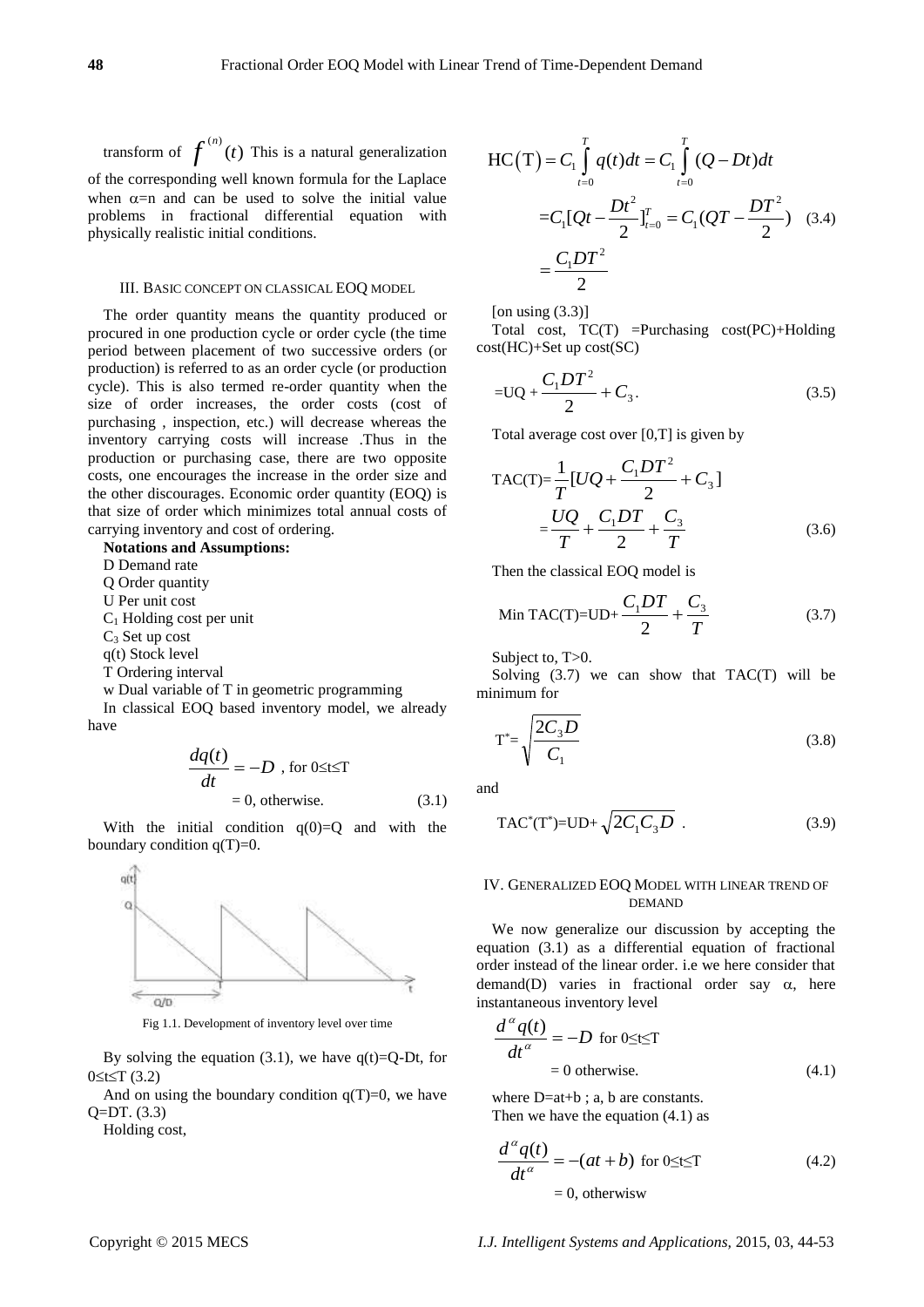With the same initial and boundary condition as described in the previous problem in equation (3.1). i.e  $q(0)=Q$  and with  $q(T)=0$ .

Equation (4.2) can be rewritten as

$$
\begin{aligned} \n C_D^C D_t^\alpha \, \mathbf{q}(t) &= -(at+b) \text{ for } 0 \le t \le T \\ \n&= 0 \text{ otherwise.} \n\end{aligned} \tag{4.3}
$$

Where  $\int_{0}^{c} D_t^{\alpha}$  ${}^C_0 D_t^{\alpha} \equiv J^{1-\alpha} D^1$  is the Caputo fractional

derivative as described in (2.2.9) and  $D^1 \equiv$ *dt d* .

To solve the initial value problem of fractional order differential equation (4.3) we apply the Laplace transform method. So taking Laplace transform of the equation (4.3),

we have  $\mathcal{L} \{ \begin{array}{c} c \\ 0 \end{array} D_t^u$  ${}_{0}^{C}D_{t}^{\alpha}$  {q(t)}= - $\mathcal{L}$ {at+b}

$$
\Rightarrow s^{\alpha}\overline{q}(s)-s^{\alpha-0-1}q(0)=-\frac{a}{s}-\frac{b}{s^2},
$$

 $\overline{q}(s)$  being Laplace transform of q(t).

$$
\Rightarrow s^{\alpha}\overline{q}(s) = Q s^{\alpha-1} - \frac{a}{s} - \frac{b}{s^2}
$$

$$
\Rightarrow \overline{q}(s) = \frac{Q}{s} - \frac{a}{s^{\alpha+2}} - \frac{b}{s^{\alpha+1}}
$$

Taking Laplace inversion of above equation we have,

$$
q(t) = L^{-1}\{\overline{q}(s)\} = Q - \frac{at^{\alpha+1}}{\Gamma(\alpha+2)} - \frac{bt^{\alpha}}{\Gamma(\alpha+1)}
$$

So the inventory level at any time t based on  $\alpha$  ordered decreasing rate of demand is

$$
q_{\alpha}(t) = Q - \frac{at^{\alpha+1}}{\Gamma(\alpha+2)} - \frac{bt^{\alpha}}{\Gamma(\alpha+1)}
$$
 for 0 \le t \le T. (4.4)

on using the boundary condition  $q(T)=0$  implies that

$$
Q = \frac{aT^{\alpha+1}}{\Gamma(\alpha+2)} + \frac{bT^{\alpha}}{\Gamma(\alpha+1)}
$$
(4.5)

*A. Generalized Holding Cost:*

Now the Holding cost of fractional order, say  $\beta$  i.e.

$$
HC_{\beta}(T) = C_1 D^{-\beta} q(t) \tag{4.1.1}
$$

**Case1:** For  $\alpha=1$  and  $\beta=1$ , Holding cost is

$$
\text{HC}_{1,1}(\text{T}) = C_1 D^{-1} q(t) = C_1 \int_0^T q(t) dt
$$

$$
= C_1 \int_0^T (Q - \frac{at^2}{2} - bt) dt
$$

On using (4.4) & (4.5) for  $\alpha=1$ , we have

$$
HC_{1,1}(T) = C_1 \left(\frac{aT^3}{3} + \frac{bT^2}{2}\right)
$$
 (4.1.2)

**Case2:** For  $\beta=1$ , Holding cost is

$$
HC_{1,\alpha}(T) = C_1 \int_0^T q_{\alpha}(t) dt
$$
  
\n
$$
= C_1 \int_0^T (Q - \frac{at^{\alpha+1}}{\Gamma(\alpha+2)} - \frac{bt^{\alpha}}{\Gamma(\alpha+1)}) dt
$$
  
\n
$$
= C_1 [QT - \frac{aT^{\alpha+2}}{\Gamma(\alpha+3)} - \frac{bT^{\alpha+1}}{\Gamma(\alpha+2)}]
$$
  
\n
$$
= C_1 [\frac{\alpha+1}{\Gamma(\alpha+3)} aT^{\alpha+2} + \frac{\alpha}{\Gamma(\alpha+2)} bT^{\alpha+1}]
$$
  
\n(using (4.5)) (4.1.3)

**Case3:** For  $\alpha=1$ , Holding cost of order  $\beta$  is

$$
HC_{1,\beta}(T) = C_1 D^{-\beta} q(t)
$$

Where 
$$
q(t) = Q - \frac{aT^2}{2} - bT
$$
  
\nNow  $\mathcal{L}{D^{-\beta} q(t)} = \mathcal{L}{\{\mathcal{D}^{-\beta} (Q - \frac{at^2}{2} - bt)\}}$   
\n $= \frac{Q}{s^{\beta+1}} - \frac{a}{s^{\beta+3}} - \frac{b}{s^{\beta+2}}$   
\n $\therefore D^{-\beta} q(t) = \mathcal{L}^{-1}{\{\frac{Q}{s^{\beta+1}} - \frac{a}{s^{\beta+2}} - \frac{b}{s^{\beta+2}}\}}$   
\n $= \frac{Qt^{\beta}}{\Gamma(\beta+1)} - \frac{at^{\beta+2}}{\Gamma(\beta+3)} - \frac{bt^{\beta+1}}{\Gamma(\beta+2)}$   
\n $\therefore$  For t=T Holding cost

$$
=C_{1}\left[\frac{QT^{\beta}}{\Gamma(\beta+1)}-\frac{aT^{\beta+2}}{\Gamma(\beta+3)}-\frac{bT^{\beta+1}}{\Gamma(\beta+2)}\right] \quad (4.1.4)
$$

$$
=C_{1}\left[\left(\frac{aT^{2}}{2}+bT\right)\frac{T^{\beta}}{\Gamma(\beta+1)}-\frac{aT^{\beta+2}}{\Gamma(\beta+3)}-\frac{bT^{\beta+1}}{\Gamma(\beta+2)}\right]
$$

using  $(4.5)$  for  $\alpha=1$ 

$$
= C_1 \left\{ \frac{\beta(\beta+3)}{2\Gamma(\beta+3)} aT^{\beta+2} + \frac{\beta}{\Gamma(\beta+2)} bT^{\beta+1} \right\} (4.1.5)
$$

**Case 4:** For any  $\alpha$  and  $\beta$  , Holding cost is  $HC_{\alpha,\beta}(T)$ 

$$
=C_1 D^{-\beta} q_\alpha(t),
$$
  
Where,

$$
q_{\alpha}(t) = Q - \frac{at^{\alpha+1}}{\Gamma(\alpha+2)} - \frac{bt^{\alpha}}{\Gamma(\alpha+1)} \mathcal{L}\lbrace D^{-\beta}q_{\alpha}(t) \rbrace
$$
  

$$
= \mathcal{L}\lbrace D^{-\beta} [Q - \frac{at^{\alpha+1}}{\Gamma(\alpha+2)} - \frac{bt^{\alpha}}{\Gamma(\alpha+1)} \rbrace
$$
  

$$
= \frac{Q}{s^{\beta+1}} - \frac{a}{s^{\alpha+\beta+2}} - \frac{b}{s^{\alpha+\beta+1}}
$$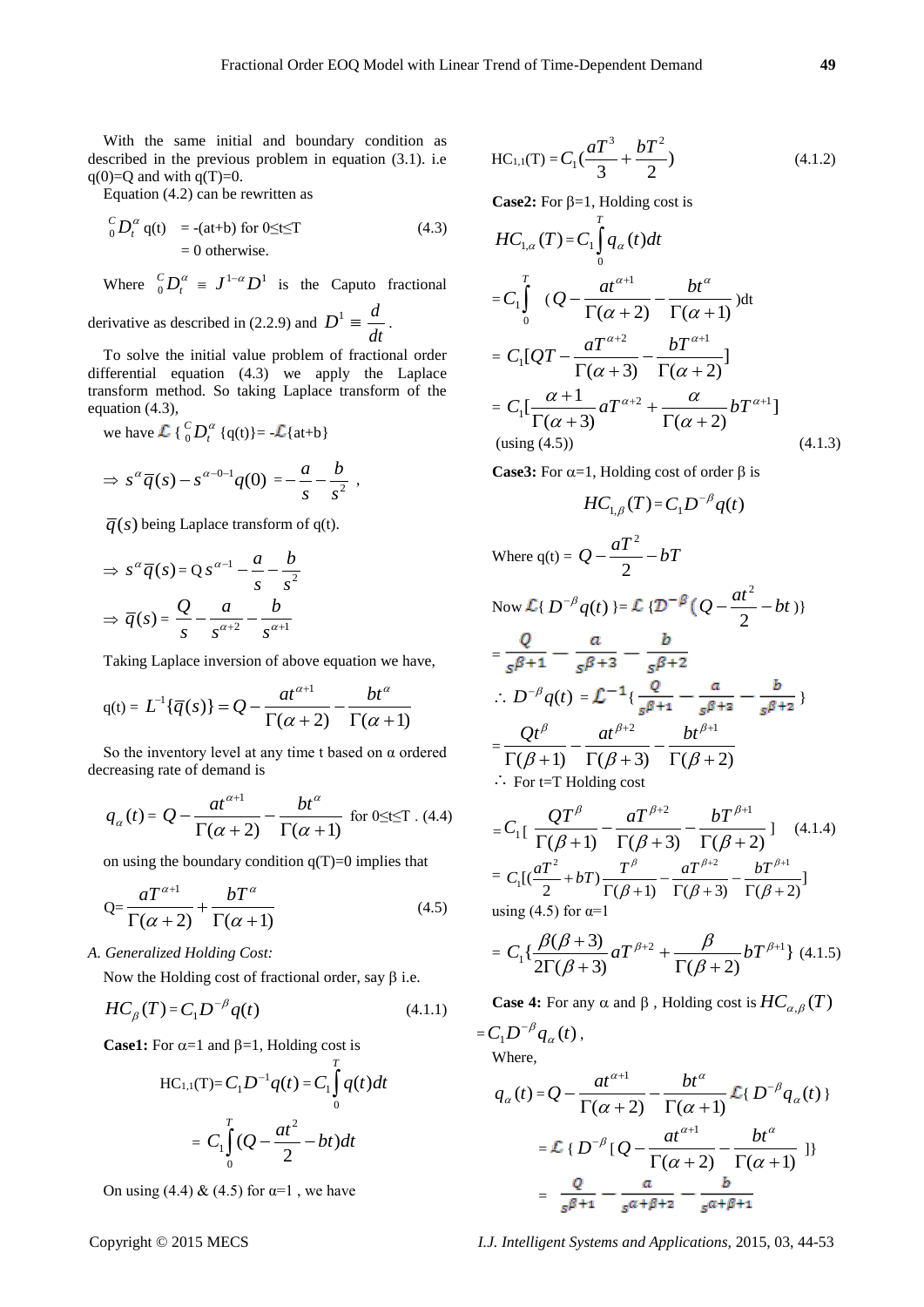]

$$
\therefore D^{-\beta}q_{\alpha}(t) = \mathcal{L}^{-1}\left\{\frac{Q}{s^{\beta+1}} - \frac{a}{s^{\alpha+\beta+2}} - \frac{b}{s^{\alpha+\beta+1}}\right\}
$$

$$
Qt^{\beta} \qquad at^{\alpha+\beta+1} \qquad bt^{\alpha+\beta}
$$

$$
=\frac{Q'}{\Gamma(\beta+1)}-\frac{u'}{\Gamma(\alpha+\beta+2)}-\frac{v'}{\Gamma(\alpha+\beta+1)}
$$

$$
\therefore
$$
 For t=T Holding cost

$$
=C_{1}\left[\frac{QT^{\beta}}{\Gamma(\beta+1)}-\frac{aT^{\alpha+\beta+1}}{\Gamma(\alpha+\beta+2)}-\frac{bT^{\alpha+\beta}}{\Gamma(\alpha+\beta+1)}\right] (4.1.6)
$$
  

$$
=C_{1}\left[\frac{aT^{\alpha+1}}{\Gamma(\alpha+2)}+\frac{bT^{\alpha}}{\Gamma(\alpha+1)}\right]\frac{T^{\beta}}{\Gamma(\beta+1)}-\frac{aT^{\alpha+\beta+1}}{\Gamma(\alpha+\beta+2)}-\frac{bT^{\alpha+\beta}}{\Gamma(\alpha+\beta+1)}
$$

Using (4.5)

Using (4.5)  
\n
$$
= \frac{C_1[aT^{\alpha+\beta+1}\left\{\frac{1}{\Gamma(\alpha+2)\Gamma(\beta+1)} - \frac{1}{\Gamma(\alpha+\beta+2)}\right\}}{1 + bT^{\alpha+\beta}\left\{\frac{1}{\Gamma(\alpha+1)\Gamma(\beta+1)} - \frac{1}{\Gamma(\alpha+\beta+1)}\right\}} \quad (4.1.7)
$$

## *B. Generalized Total Average Cost*

Total  $cost(TC)$  = Purchasing  $cost(PC)$  + Holding  $cost(HC) + Set up cost(SC).$ 

Total Average Cost (TAC)= 
$$
\frac{1}{T}
$$
 [Total Cost(TC)]

**Case1**: For  $\alpha=1$  and  $\beta=1$ , Average Cost TAC<sup>\*</sup><sub>1,1</sub>(T<sup>\*</sup>)  $=\frac{1}{T}[UQ+HC_{1,1}(T)+C_3]$ +  $HC_{11}(T)$  +  $=\frac{1}{\pi}[U(\frac{u_1}{2}+bT)+C_1(\frac{u_1}{2}+\frac{bT}{2})+C_3]$ 3 2  $)+C_{1}$ ( 2  $\frac{1}{2}$ [U( 3 <sup>3</sup>  $\mathbf{k}T^2$ 1 2  $U(\frac{aT^2}{2} + bT) + C_1(\frac{aT^3}{2} + \frac{bT^2}{2}) + C$ *T*  $(+bT) + C_1(\frac{at}{2} + \frac{bt}{2}) +$  $=Ub + \frac{1}{2}(aU + bC_1)T + \frac{1}{3}T^2 + \frac{1}{T}$  $Ub + \frac{1}{2}(aU + bC_1)T + \frac{C_1a}{3}T^2 + \frac{C_3}{T}$  $(aU + bC_1)$ 2  $+\frac{1}{2}(aU+bC_1)T+\frac{C_1a}{2}T^2+$  $=E_1 + F_1 T + G_1 T^2 +$ *T*  $C<sub>3</sub>$  (4.2.1) Where  $E_1 = Ub$ ,  $F_1 = \frac{1}{2}(aU + bC_1)$ 2  $\frac{1}{2}(aU + bC_1) \& G_1 = \frac{1}{3}aC_1$  $\frac{1}{2}aC$ 

Here the EOQ model is,

Min 
$$
TAC_{1,1}(T) = E_1 + F_1 T + G_1 T^2 + \frac{C_3}{T}
$$
, (4.2.2)

subject to  $T \geq 0$ ,

(4.2.2) can be taken as a primal geometric programming problem with degree of difficulty  $(DD) = 1$ . Dual form of (4.2.2)

$$
\text{Max d}(w) = \left(\frac{F_1}{w_1}\right)^{w_1} \left(\frac{G_1}{w_2}\right)^{w_2} \left(\frac{C_3}{w_3}\right)^{w_3},\tag{4.2.3}
$$

Subject to,

$$
W_1 + W_2 + W_3 = 1, \text{ (normalized condition)} \tag{4.2.4}
$$

$$
W_1 + 2 W_2 - W_3 = 0
$$
, (orthogonal condition) (4.2.5)

 $w_1, w_2, w_3 \geq 0.$ 

Primal-dual relations are,

$$
F_1 \mathbf{T} = w_1 \mathbf{d}(\mathbf{w}) \tag{4.2.6}
$$

$$
G_1 T^2 = w_2 d(w) \tag{4.2.7}
$$

$$
\frac{C_3}{T} = W_3 \mathbf{d}(\mathbf{w})\tag{4.2.8}
$$

Using  $(4.2.6)$  and  $(4.2.7)$  &  $(4.2.8)$  we have,

$$
T = \left(\frac{F_1}{G_1}\right)\left(\frac{w_2}{w_1}\right) \tag{4.2.9}
$$

And 
$$
G_1^2 C_3 w_1^3 - F_1^3 w_2^2 w_3 = 0
$$
 (4.2.10)

Now solve for  $W_1, W_2, W_3$  from three system of nonlinear equations (4.2.4), (4.2.5) and (4.2.10) and obtained the solutions as  $w_1^*$ ,  $w_2^*$  and  $w_3^*$  and then from the relation (4.1.16), we will able to obtain  $T^*$  for which  $TAC_{1,1}(T)$  is minimum. i.e we will able to obtain  $TAC_{1,1}^*(T)$  as the minimum of  $TAC_{1,1}(T)$  in (4.2.1) and  $Q^*(T)$ .

**Case2**: For any  $\alpha > 0$  and  $\beta = 1$ , Here,

$$
TC_{\alpha,1}(T) = UQ + C_1 \left[ \frac{\alpha + 1}{\Gamma(\alpha + 3)} aT^{\alpha + 2} + \frac{\alpha}{\Gamma(\alpha + 2)} bT^{\alpha + 1} \right] + C_3
$$
  
\n
$$
= U \left[ \frac{aT^{\alpha + 1}}{\Gamma(\alpha + 2)} + \frac{bT^{\alpha}}{\Gamma(\alpha + 1)} \right] + C_1 \left[ \frac{\alpha + 1}{\Gamma(\alpha + 3)} aT^{\alpha + 2} + \frac{\alpha}{\Gamma(\alpha + 2)} bT^{\alpha + 1} \right] + C_3
$$
  
\n
$$
= E_2 T^{\alpha + 2} + F_2 T^{\alpha + 1} + G_2 T^{\alpha} + \frac{C_3}{T}
$$
 (4.2.11)

Where 
$$
E_2 = aC_1 \frac{\alpha + 1}{\Gamma \alpha + 3}
$$
,  $F_2 = \frac{aU + bC_1\alpha}{\Gamma(\alpha + 2)}$ , &

$$
G_2 = \frac{bU}{\Gamma(\alpha+1)}
$$

Then total average cost  $TAC_{\alpha,1}(T) = \frac{1}{T}$  $\frac{1}{T}TC_{\alpha,1}(T)$ 

$$
= E_2 T^{\alpha+1} + F_2 T^{\alpha} + G_2 T^{\alpha-1} + \frac{C_3}{T}
$$

Here generalized EOQ model is,

Min 
$$
TAC_{\alpha,1}(T) = E_2 T^{\alpha+1} + F_2 T^{\alpha} + G_2 T^{\alpha-1} + \frac{C_3}{T}
$$
, (4.2.12)

subject to  $T \geq 0$ ,

(4.2.12) can be taken as a primal geometric programming problem with degree of difficulty (DD) =2. Dual form of (4.2.12)

$$
\text{Max d}(w) = \left(\frac{E_2}{w_1}\right)^{w_1} \left(\frac{F_2}{w_2}\right)^{w_2} \left(\frac{G_2}{w_3}\right)^{w_3} \left(\frac{C_3}{w_4}\right)^{w_4}, \tag{4.2.13}
$$

Subject to,  $W_1 + W_2 + W_3 + W_4 = 1$ , (normalized condition) (4.2.14)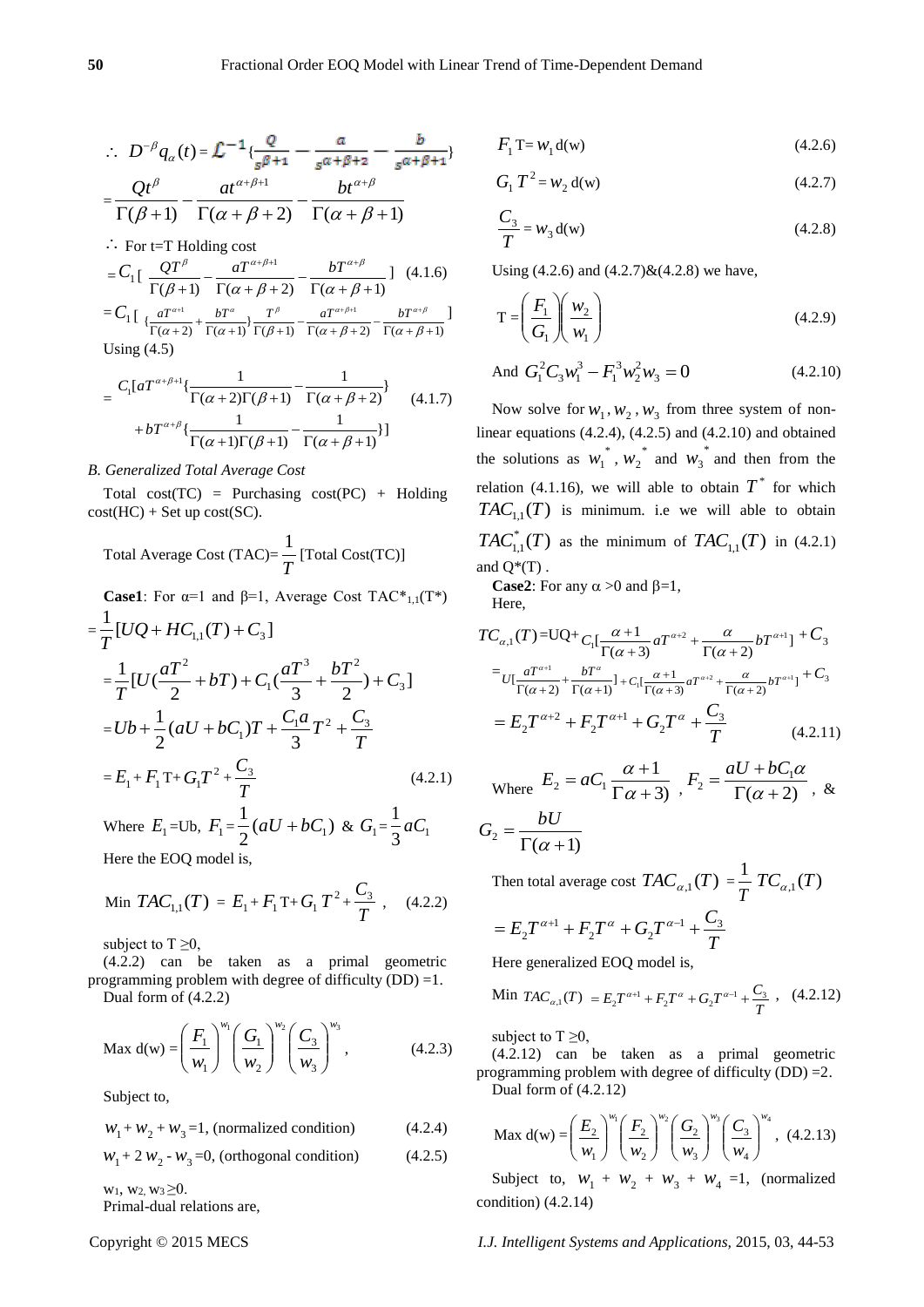*w*<sub>1</sub> (α+1)+ α *w*<sub>2</sub> +(α-1) *w*<sub>3</sub> - *w*<sub>4</sub> =0, (orthogonal condition) (4.2.15)

$$
w_1, w_2, w_3, w_4 \geq 0.
$$

Primal-dual relations are,

$$
E_2 T^{\alpha+1} = w_1 d(w) \tag{4.2.16}
$$

$$
F_2 T^{\alpha} = w_2 d(w) \tag{4.2.17}
$$

$$
G_2 T^{\alpha - 1} = w_3 d(w) \tag{4.2.18}
$$

$$
\frac{C_3}{T} = w_4 d(w) \tag{4.2.19}
$$

Using  $(4.2.16)$  and  $(4.2.17)$ , $(4.2.18)$  &  $(4.2.19)$  we have,

$$
T = \left(\frac{F_2}{E_2}\right)\left(\frac{w_1}{w_2}\right) \tag{4.2.20}
$$

$$
E_2 G_2 w_2^2 - F_2^2 w_1 w_3 = 0 \tag{4.2.21}
$$

And 
$$
G_2^{\alpha+1} w_2^{\alpha} w_4 - F_2^{\alpha} C_3 w_3^{\alpha+1} = 0
$$
 (4.2.22)

Now solve for  $W_1$ ,  $W_2$ ,  $W_3$ ,  $W_4$  from four system of non linear equations (4.2.14), (4.2.15) and (4.2.21) & (4.2.22) and obtained the solutions as  $w_1^*$ ,  $w_2^*$ ,  $w_3^*$  &  $w_4^*$  and then from the relation (4.2.20), we will able to obtain  $T^*$  for which  $TAC_{\alpha,1}(T)$  is minimum. i.e we will able to obtain  $TAC_{\alpha,1}^*(T)$  as the minimum of  $TAC_{\alpha,1}(T)$  in (4.2.12) and Q\*(T).

**Case3:** For  $\alpha=1$  and for any  $\beta$ , we have the Holding cost ,

$$
HC_{1,\beta}(T) = C_1 \{\frac{\beta(\beta+3)}{2\Gamma(\beta+3)} aT^{\beta+2} + \frac{\beta}{\Gamma(\beta+2)} bT^{\beta+1}\}
$$

 $[from (4.1.5)]$ Then Total cost

(TC) = UQ+
$$
C_1\{\frac{\beta(\beta+3)}{2\Gamma(\beta+3)}aT^{\beta+2} + \frac{\beta}{\Gamma(\beta+2)}bT^{\beta+1}\} + C_3
$$
  
\nWhere Q= $\frac{aT^2}{2} + bT$   
\n $\therefore$  Total average cost  
\n $TAC_{1,\beta}(T) = \frac{1}{T} \Big[ \Big[ \frac{\beta(\beta+3)}{\Gamma(\beta+3)} aT^{\beta+2} + \frac{\beta}{\Gamma(\beta+2)} bT^{\beta+1} \Big] + C_3 \Big]$   
\n $= \frac{1}{T} \Big[ \Big[ \frac{aT^2}{2} + bT \Big] \Big]$ 

$$
+ C_1 \left\{ \frac{\beta(\beta+3)}{2\Gamma(\beta+3)} aT^{\beta+2} + \frac{\beta}{\Gamma(\beta+2)} bT^{\beta+1} \right\} + C_3 \left[ (4.2.23) \right]
$$

$$
= E_3 + F_3T + G_3T^{\beta+1} + H_3T^{\beta} + \frac{C_3}{T}
$$
  
Where,  $E_3 = bU$ ,  $F_3 = \frac{aU}{2}$ ,  

$$
G_3 = \frac{aC_1\beta(\beta+3)}{2\Gamma(\beta+3)}
$$
, &  $H_3 = \frac{bC_1\beta}{\Gamma(\beta+2)}$   
So our model is  
min  $TAC_{1,\beta}(T) = E_3 + F_3T + G_3T^{\beta+1} + H_3T^{\beta} +$ 

Subject to; T≥0

(4.2.24) can be taken as a primal geometric programming problem with degree of difficulty (DD) =2. Dual form of (4.2.24)

Max d(w)=
$$
\left(\frac{F_3}{w_1}\right)^{w_1} \left(\frac{G_3}{w_2}\right)^{w_2} \left(\frac{H_3}{w_3}\right)^{w_3} \left(\frac{C_3}{w_4}\right)^{w_4}
$$
  
Subject to

Subject to,

$$
w_1 + w_2 + w_3 + w_4 = 1
$$
 (normalized condition) (4.2.25)  

$$
w_1 + (\beta + 1)w_2 + \beta w_3 - w_4 = 0
$$
  
(orthogonal condition) (4.2.26)

the primal-dual relations are

$$
F_3T = w_1 d(w)
$$
  
\n
$$
G_3T^{\beta+1} = w_2 d(w),
$$
  
\n
$$
H_3T^{\beta} = w_3d(w)
$$
  
\nAnd 
$$
\frac{C_3}{T} = w_4d(w)
$$

On using the above primal dual relation we get

$$
T = \left(\frac{H_4}{G_4}\right)\left(\frac{w_2}{w_3}\right) \tag{4.2.27}
$$

$$
G_3^{1-\beta}H_3^{\beta}w_2^{\beta}w_1 - F_3w_3^{\beta}w_2 = 0
$$
 (4.2.28)

And 
$$
G_3^2 C_3 w_3^2 w_1 - F_3 H_3^2 w_2^2 w_4 = 0
$$
 (4.2.29)

Now solve for  $W_1, W_2, W_3, W_4$  from system of four non-linear equations (4.2.25), (4.2.26) and (4.2.28) & (4.2.29) and obtained the solutions as  $w_1^*$ ,  $w_2^*$ ,  $w_3^*$  &  $w_4^*$  and then from the relation (4.2.27), we will able to obtain  $T^*$  for which  $TAC_{1,\beta}(T)$  is minimum. i.e we will able to obtain  $TAC^*_{1,\beta}(T)$  as the minimum of  $TAC_{1,\beta}(T)$  in (4.2.24) and Q\*(T).

**Case4:** For any  $\alpha > 0$  and any  $\beta > 0$ , we have the Holding cost as  $HC_{\alpha,\beta}(T) =$ 

*T C* 3

(4.2.24)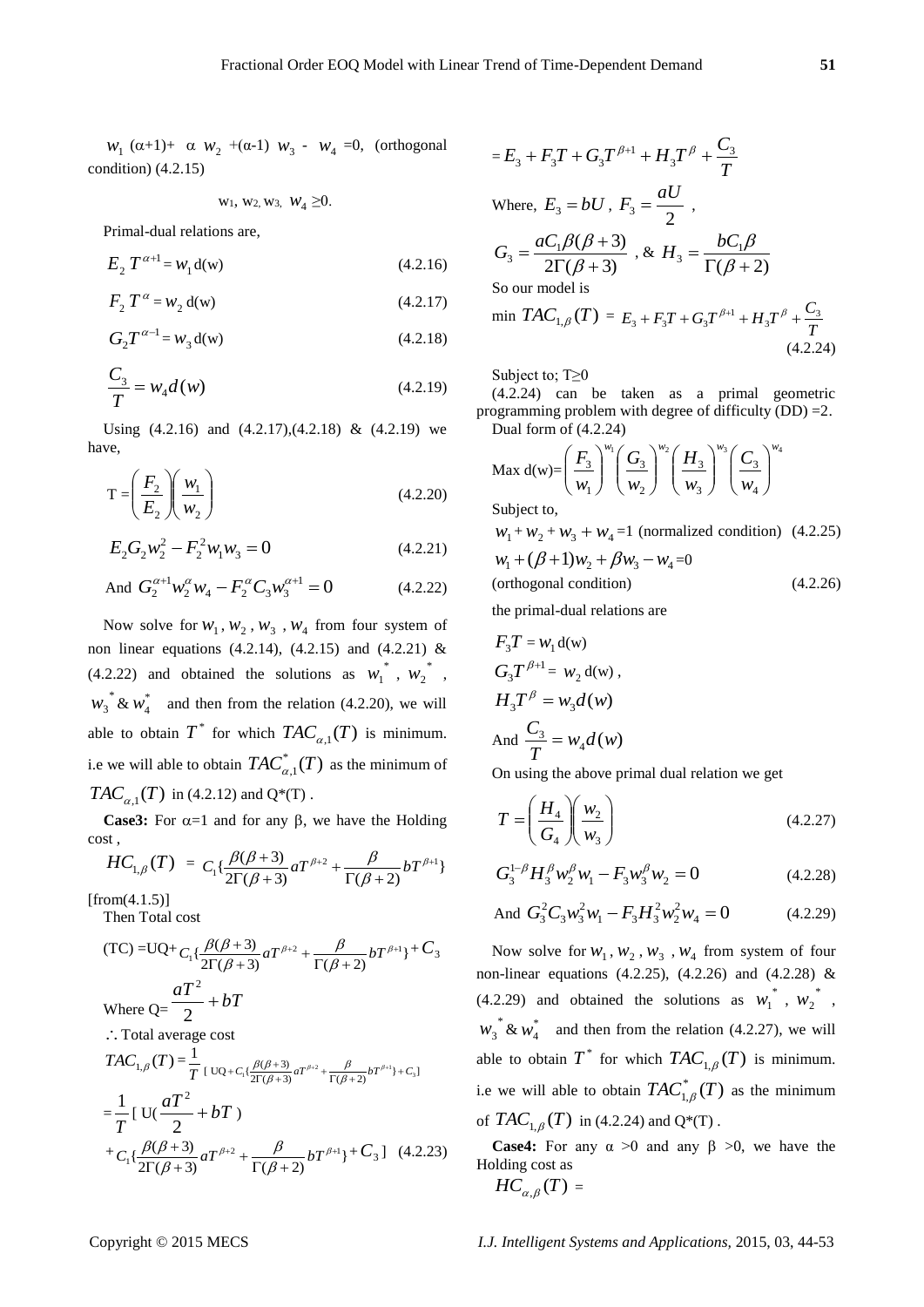$$
C_1 \left[ aT^{\alpha+\beta+1} \left\{ \frac{1}{\Gamma(\alpha+2)\Gamma(\beta+1)} - \frac{1}{\Gamma(\alpha+\beta+2)} \right\} + bT^{\alpha+\beta} \left\{ \frac{1}{\Gamma(\alpha+1)\Gamma(\beta+1)} - \frac{1}{\Gamma(\alpha+\beta+1)} \right\} \right] \xrightarrow{W} B
$$

 $[from (4.1.7)]$ Then Total cost

$$
TC_{\alpha,\beta}(T) = UQ+
$$
  
\n
$$
C_1 \left[ aT^{\alpha+\beta+1} \left\{ \frac{1}{\Gamma(\alpha+2)\Gamma(\beta+1)} - \frac{1}{\Gamma(\alpha+\beta+2)} \right\} + C_3 + bT^{\alpha+\beta} \left\{ \frac{1}{\Gamma(\alpha+1)\Gamma(\beta+1)} - \frac{1}{\Gamma(\alpha+\beta+1)} \right\} \right] + C_3
$$
  
\nWhere Q is given in (4.5) (4.2.30)

∴ Total average cost is given by

$$
TAC_{\alpha,\beta}(T) = \frac{1}{T} \{ UQ +
$$
  
\n
$$
C_1 \begin{bmatrix} aT^{\alpha+\beta+1} (\frac{1}{\Gamma(\alpha+2)\Gamma(\beta+1)} - \frac{1}{\Gamma(\alpha+\beta+2)}) \\ + bT^{\alpha+\beta} (\frac{1}{\Gamma(\alpha+1)\Gamma(\beta+1)} - \frac{1}{\Gamma(\alpha+\beta+1)}) \end{bmatrix} + C_3 \}
$$
  
\n
$$
= E_4 T^{\alpha-1} + F_4 T^{\alpha} + G_4 T^{\alpha+\beta} + H_4 T^{\alpha+\beta-1} + \frac{C_3}{T} \text{ (say)}
$$
\n(4.2.31)

Where 
$$
E_4 = \frac{Ub}{\Gamma(\alpha+1)}, F_4 = \frac{aU}{\Gamma(\alpha+2)},
$$
  
\n $G_4 = aC_1 \left[ \frac{1}{\Gamma(\alpha+2)\Gamma(\beta+1)} - \frac{1}{\Gamma(\alpha+\beta+2)} \right],$   
\n $H_4 = bC_1 \left[ \frac{1}{\Gamma(\alpha+1)\Gamma(\beta+1)} - \frac{1}{\Gamma(\alpha+\beta+1)} \right]$   
\nSo our model is

min  $TAC_{\alpha,\beta}(T) = E_4 T^{\alpha-1}$  $E_4 T^{\alpha - 1}$  +

$$
F_4T^{\alpha}+G_4T^{\alpha+\beta}+H_4T^{\alpha+\beta-1}+\frac{C_3}{T}
$$

subject to; T≥0

Now to minimize  $TAC_{\alpha,\beta}(T)$ , we apply geometric programming method, and the degree of difficulty(DD)  $is=3$ .

$$
\text{Max d}(w) = \left(\frac{E_4}{w_1}\right)^{w_1} \left(\frac{F_4}{w_2}\right)^{w_2} \left(\frac{G_4}{w_3}\right)^{w_3} \left(\frac{H_4}{w_4}\right)^{w_4} \left(\frac{C_3}{w_5}\right)^{w_5}
$$

Subject to,

$$
w_1 + w_2 + w_3 + w_4 + w_5 = 1
$$
  
(normalized condition) (4.2.32)

$$
(\alpha-1) w_1 + \alpha w_2
$$
  
+  $(\alpha + \beta) w_3 + (\alpha + \beta - 1) w_4 - w_5 = 0$   
(orthogonal condition) (4.2.33)

 $w_1, w_2, w_3, w_4, w_5 \ge 0.$ 

Again the primal-dual variable relations are given by

$$
E_4 T^{\alpha-1} = w_1 d(w)
$$
  
\n
$$
F_4 T^{\alpha} = w_2 d(w)
$$
  
\n
$$
G_4 T^{\alpha+\beta} = w_3 d(w)
$$
  
\n
$$
H_4 T^{\alpha+\beta-1} = w_4 d(w)
$$
  
\n
$$
\frac{C_3}{T} = w_5 d(w)
$$

On using the above primal dual relation we get

$$
T = \left(\frac{H_4}{G_4}\right)\left(\frac{w_3}{w_4}\right) \tag{4.2.34}
$$

$$
E_4 G_4 w_2 w_4 - F_4 H_4 w_1 w_3 = 0 \tag{4.2.35}
$$

$$
E_4^{\alpha+1} w_2^{\alpha} w_5 - F_4^{\alpha} C_3 w_1^{\alpha+1} = 0
$$
 (4.2.36)

$$
H_4^{\beta} w_3^{\beta - 1} w_2 - F_4 G_4^{\beta - 1} w_4^{\beta} w_3 = 0
$$
 (4.2.37)

Now solve for  $W_1, W_2, W_3, W_4, W_5$  from above five system of non-linear equations (4.2.32), (4.2.33) and  $(4.2.35)$ ,  $(4.2.36)$  & $(4.2.37)$  and obtained the solutions as  $w_1^*$ ,  $w_2^*$ ,  $w_3^*$ ,  $w_4^*$ ,  $w_5^*$  $, w_5^*$  and then from the relation  $(4.2.34)$ , we will able to obtain  $T^*$  for which  $TAC_{\alpha,\beta}(T)$  is minimum. i.e we will able to obtain  $TAC_{\alpha,\beta}^*(T^*)$  as the minimum of  $TAC_{\alpha,\beta}(T)$  in  $(4.2.31)$  and  $Q^*(T)$ 

#### V. CONCLUSION

In this paper, we have developed a classical EOQ model to a generalized EOQ model using the concept of fractional order differential calculus on the assumption that the demand to be a linearly increasing function of time and no shortage to be allowed. Although fractional calculus is much more complicated, still it has a potentiality to describe any other classical model to more general model precisely. Here it is shown that classical EOQ model is the particular case of generalized EOQ model. In future work, fractional differential calculus can be used to develop any other EOQ model in its more generalized form.

#### **REFERENCES**

[1] Axsater. S, Inventory Control , second edition , chapter 4,PP. 52-61.Library of Congress Control Number:2006922871, ISBN-10:0-387-33250-2 (HB), © 2006 by Springer Science +Business Media, LLC.